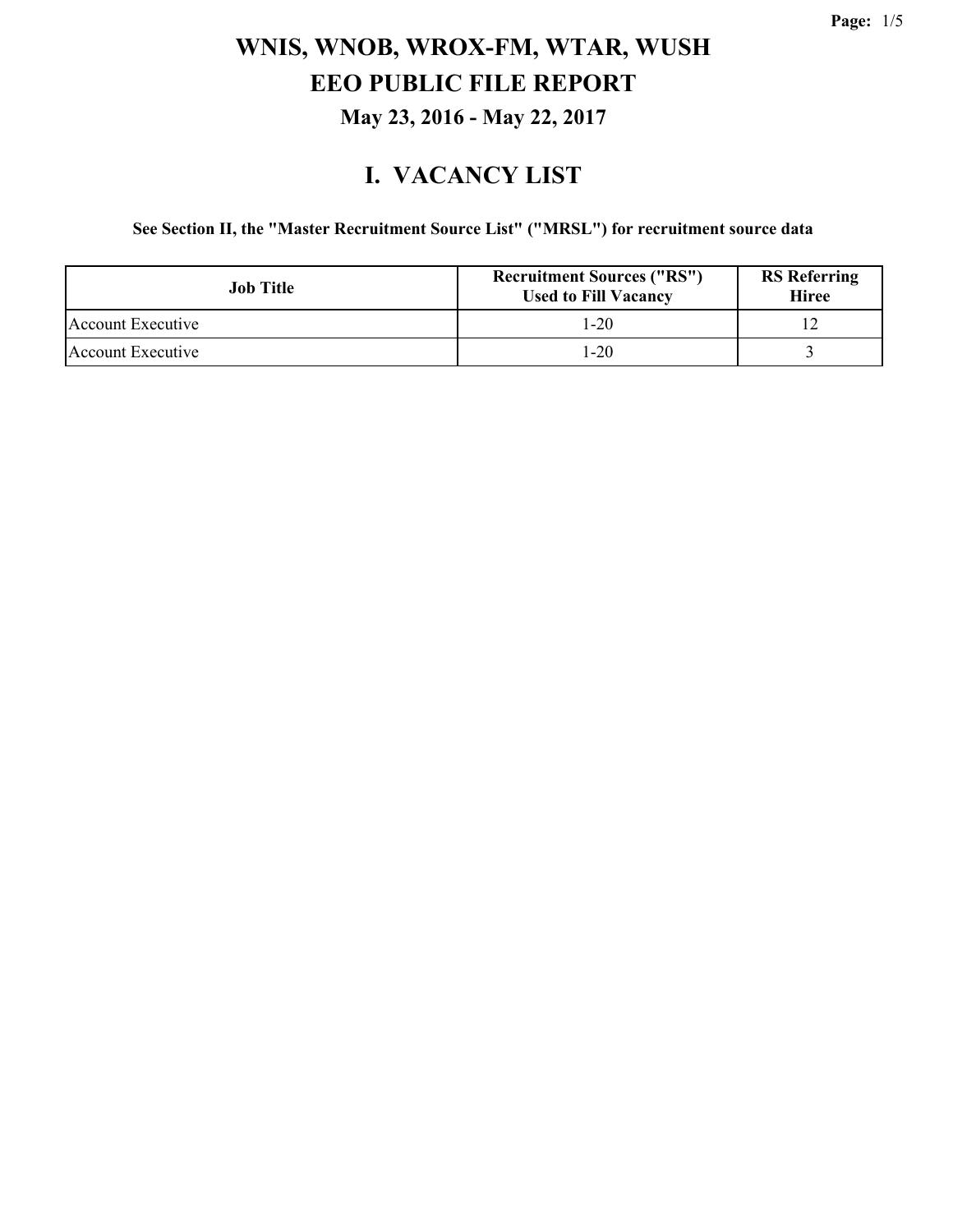### **II. MASTER RECRUITMENT SOURCE LIST ("MRSL")**

| <b>RS</b><br><b>Number</b> | <b>RS</b> Information                                                                                                                                                                                                                                  | <b>Source Entitled</b><br>to Vacancy<br><b>Notification?</b><br>(Yes/No) | <b>No. of Interviewees</b><br><b>Referred by RS</b><br>Over<br><b>Reporting Period</b> |
|----------------------------|--------------------------------------------------------------------------------------------------------------------------------------------------------------------------------------------------------------------------------------------------------|--------------------------------------------------------------------------|----------------------------------------------------------------------------------------|
| $\mathbf{1}$               | <b>Christopher Newport University</b><br>Center for Career Planning 1 University Place<br>Newport News, Virginia 23606-2998<br>Phone: 757-594-7345<br>Url: http://www.tvb.org/<br>Email: libby.westley@cnu.edu<br>Fax: 1-757-594-8765<br>Libby Westley | ${\bf N}$                                                                | $\boldsymbol{0}$                                                                       |
| $\overline{2}$             | College Broadcasters, Inc.<br>6100 Main St Mail Stop 506<br>Houston, Texas 77005<br>Phone: (713) 348-2935<br>Email: willr@rice.edu<br>Will Robedee                                                                                                     | Y                                                                        | $\boldsymbol{0}$                                                                       |
| $\overline{3}$             | <b>Current Employee</b>                                                                                                                                                                                                                                | ${\bf N}$                                                                | $\overline{2}$                                                                         |
| 4                          | <b>ECPI</b><br>5555 Greenwich Rd<br>Virginia Beach, Virginia 23462<br>Phone: (757) 490-9090<br>Email: pmirani@ecpi.edu<br>Pat Mirani                                                                                                                   | $\mathbf N$                                                              | $\boldsymbol{0}$                                                                       |
| 5                          | FMQB.com<br>Executive Mews, F-36 1930 East Marlton Pike<br>Cherry Hill, New Jersey 08003<br>Phone: (856) 424-9114<br>Url: www.fmqb.com<br>Email: jodorisio@fmqb.com<br>Fax: 1-856-424-6943<br>Joey Odorisio                                            | ${\bf N}$                                                                | $\boldsymbol{0}$                                                                       |
| 6                          | Former Employee                                                                                                                                                                                                                                        | ${\bf N}$                                                                |                                                                                        |
| 7                          | Goods Entertainment<br>PO Box 1266<br>Weston, Connecticut 06883<br>Email: adam@goodsentertainment.com<br>Adam Goodman                                                                                                                                  | Y                                                                        | $\boldsymbol{0}$                                                                       |
| 8                          | Hampton Roads Black Media Professionals<br>P.O. Box 2622<br>Norfolk, Virginia 23501<br>Url: http://www.hrbmp.us<br>Email: robkdrx3@gmail.com<br>John Robinson                                                                                          | $\mathbf N$                                                              | $\boldsymbol{0}$                                                                       |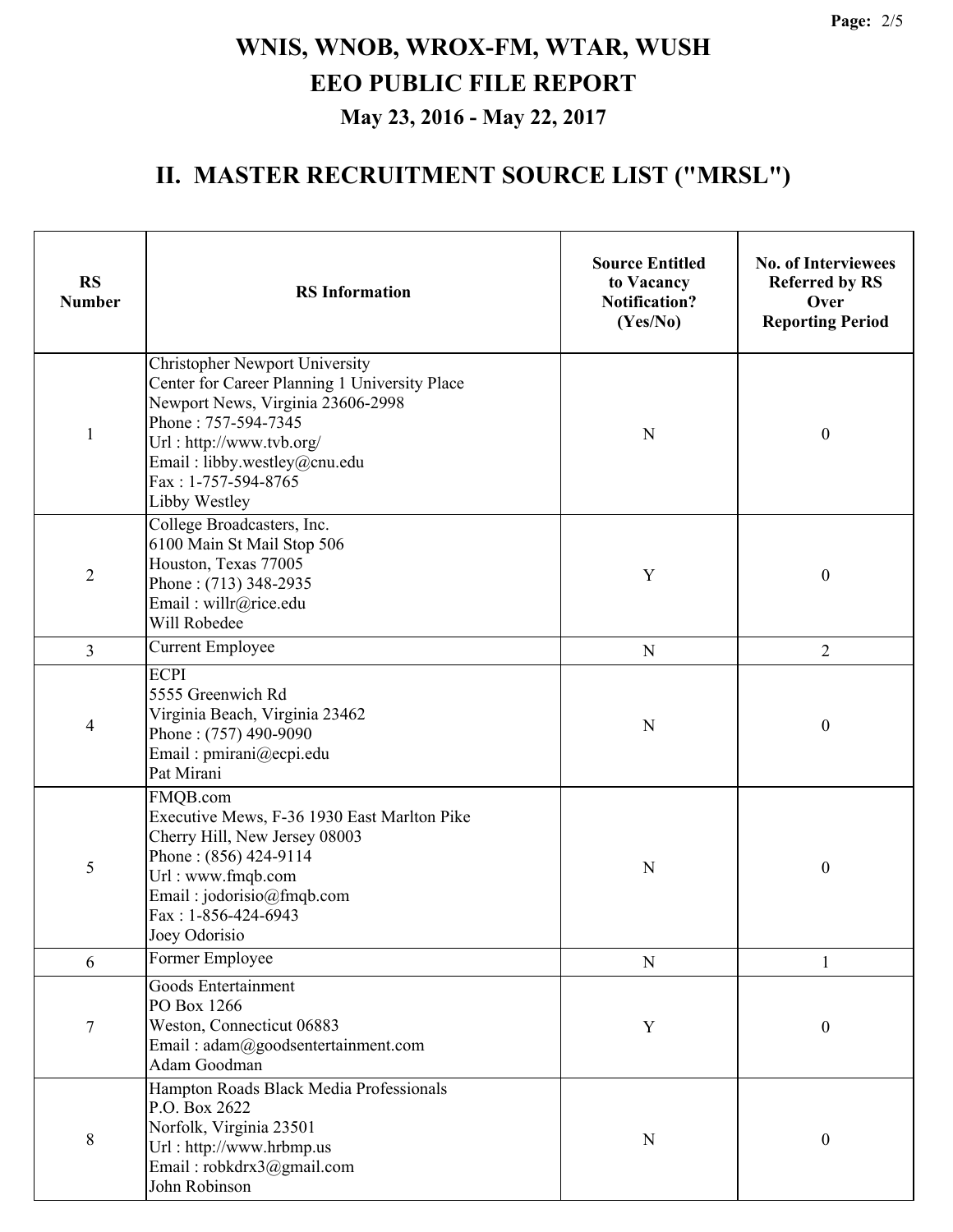### **II. MASTER RECRUITMENT SOURCE LIST ("MRSL")**

| <b>RS</b><br><b>Number</b> | <b>RS</b> Information                                                                                                                                                                                           | <b>Source Entitled</b><br>to Vacancy<br><b>Notification?</b><br>(Yes/No) | <b>No. of Interviewees</b><br><b>Referred by RS</b><br>Over<br><b>Reporting Period</b> |
|----------------------------|-----------------------------------------------------------------------------------------------------------------------------------------------------------------------------------------------------------------|--------------------------------------------------------------------------|----------------------------------------------------------------------------------------|
| 9                          | Hampton University<br>Career Counselling & Planning Centre 2 Frissell Street<br>Hampton, Virginia 23669<br>Phone: (757) 727-5331<br>Email: careercenter@hamptonu.edu<br>Fax: 1-757-727-5935<br>Andre Ledoux     | $\mathbf N$                                                              | $\boldsymbol{0}$                                                                       |
| 10                         | Norfolk State University<br>700 Park Ave<br>Norfolk, Virginia 23504<br>Phone: (757) 823-8462<br>Url : http://www.nsu.edu/career services<br>James Tallmadge<br><b>Manual Posting</b>                            | N                                                                        | $\boldsymbol{0}$                                                                       |
| 11                         | Old Dominion University<br>Career Management/College of Business 2202 Webb<br><b>Center North</b><br>Norfolk, Virginia 23529<br>Phone: (757) 683-4388<br>Penny Pickle<br><b>Manual Posting</b>                  | $\mathbf N$                                                              | $\boldsymbol{0}$                                                                       |
| 12                         | On Air Recruitment Ad                                                                                                                                                                                           | ${\bf N}$                                                                | 6                                                                                      |
| 13                         | <b>Regent University</b><br>1000 Regent University Dr Student Center 241<br>Virginia Beach, Virginia 23464<br>Phone: (757) 352-4106<br>Email: swilliams@regent.edu<br>Fax: 1-757-352-4100<br>Saranette Williams | N                                                                        | $\boldsymbol{0}$                                                                       |
| 14                         | <b>Sinclair Communications (At Work Posting)</b><br>999 Waterside Drive Suite 500<br>Norfolk, Virginia 23510<br>Phone: (757) 222-2944<br>Email: dave@wnis.com<br>David Morgan                                   | $\mathbf N$                                                              | $\boldsymbol{0}$                                                                       |
| 15                         | Sinclair Communications (Facebook)<br>999 Waterside Drive Suite 500<br>Norfolk, Virginia 23510<br>Phone: (757) 222-2935<br>Email: afabijan@sinclairstations.com<br>Allen Fabijan                                | $\mathbf N$                                                              | $\boldsymbol{0}$                                                                       |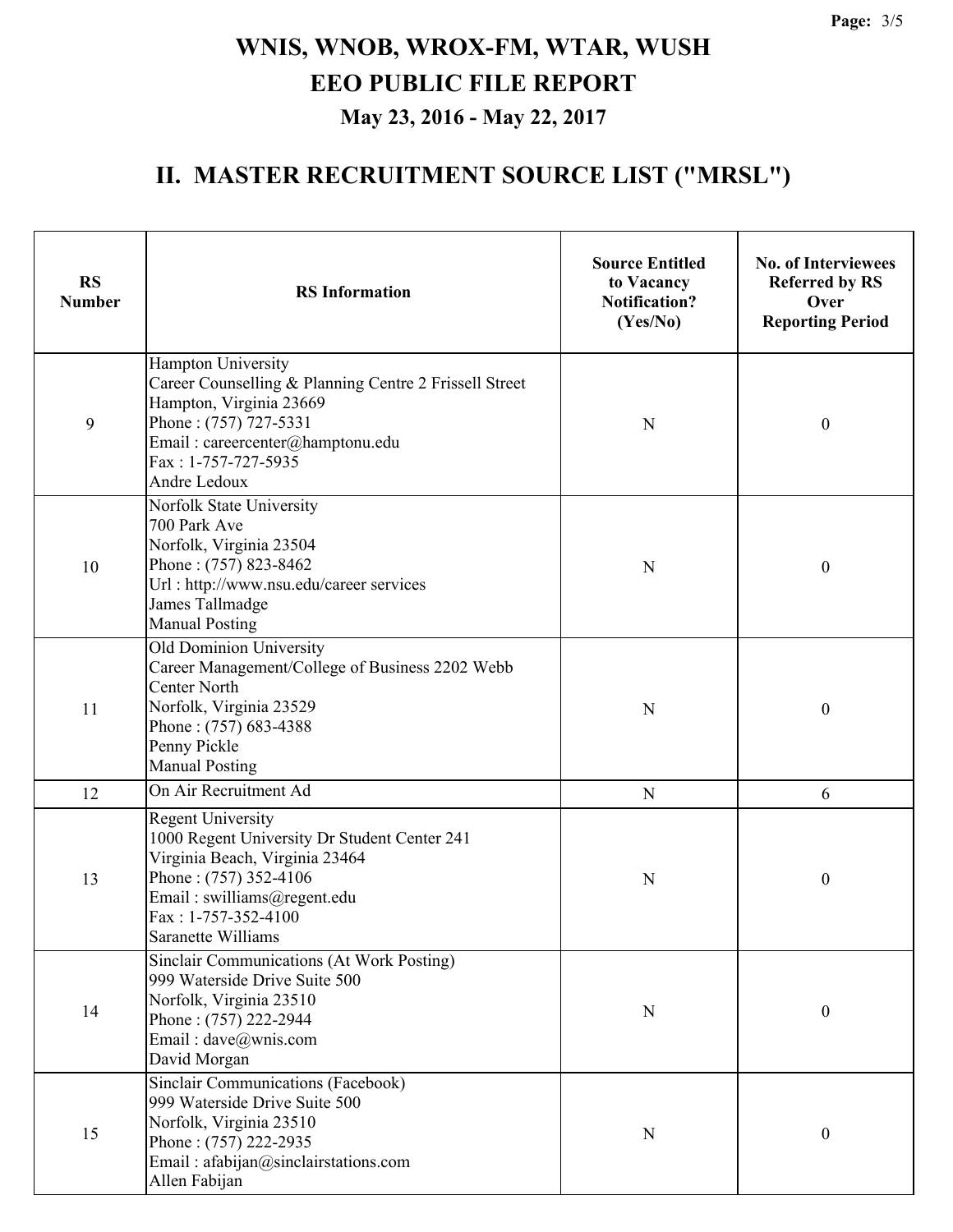### **II. MASTER RECRUITMENT SOURCE LIST ("MRSL")**

| <b>RS</b><br><b>Number</b>                     | <b>RS</b> Information                                                                                                                                                                                                         | <b>Source Entitled</b><br>to Vacancy<br><b>Notification?</b><br>(Yes/No) | <b>No. of Interviewees</b><br><b>Referred by RS</b><br>Over<br><b>Reporting Period</b> |
|------------------------------------------------|-------------------------------------------------------------------------------------------------------------------------------------------------------------------------------------------------------------------------------|--------------------------------------------------------------------------|----------------------------------------------------------------------------------------|
| 16                                             | Thomas Nelson Community College<br>Career Services Center 99 Thomas Nelson Dr<br>Hampton, Virginia 23669<br>Phone: (757) 865-5870<br>Email: bluel@tncc.edu<br>LaShania Blue                                                   | $\mathbf N$                                                              | $\boldsymbol{0}$                                                                       |
| 17                                             | <b>Tidewater Community College</b><br>1700 College Crescent<br>Virginia Beach, Virginia 23453<br>Phone: (757) 822-7228<br>Email: bbrock@tcc.edu<br>Fax: 1-757-822-7232<br>Babi Brock                                          | N                                                                        | $\boldsymbol{0}$                                                                       |
| 18                                             | Urban League of Hampton Roads<br>3225 High Street<br>Portsmouth, Virginia 23707<br>Phone: (757) 627-0864<br>Fax: 1-757-966-9613<br>Gwendolyn Mack                                                                             | N                                                                        | $\boldsymbol{0}$                                                                       |
| 19                                             | <b>VARTV</b><br>1725 Live Oak Trl<br>Virginia Beach, Virginia 23456<br>Phone: (757) 427-2317<br>Email: editor@vartv.com<br>Fax: 1-757-427-2317<br>Robert Corbin                                                               | $\mathbf N$                                                              | $\boldsymbol{0}$                                                                       |
| 20                                             | Virginia Association of Broadcasters<br>250 West Main Street Suite 100<br>Charlottesville, Virginia 22902<br>Phone: (434) 977-3716<br>Email: marci.malinowski@easterassociates.com<br>Fax: 1-434-979-2439<br>Marci Malinowski | N                                                                        | $\boldsymbol{0}$                                                                       |
| <b>TOTAL INTERVIEWS OVER REPORTING PERIOD:</b> |                                                                                                                                                                                                                               |                                                                          | 9                                                                                      |